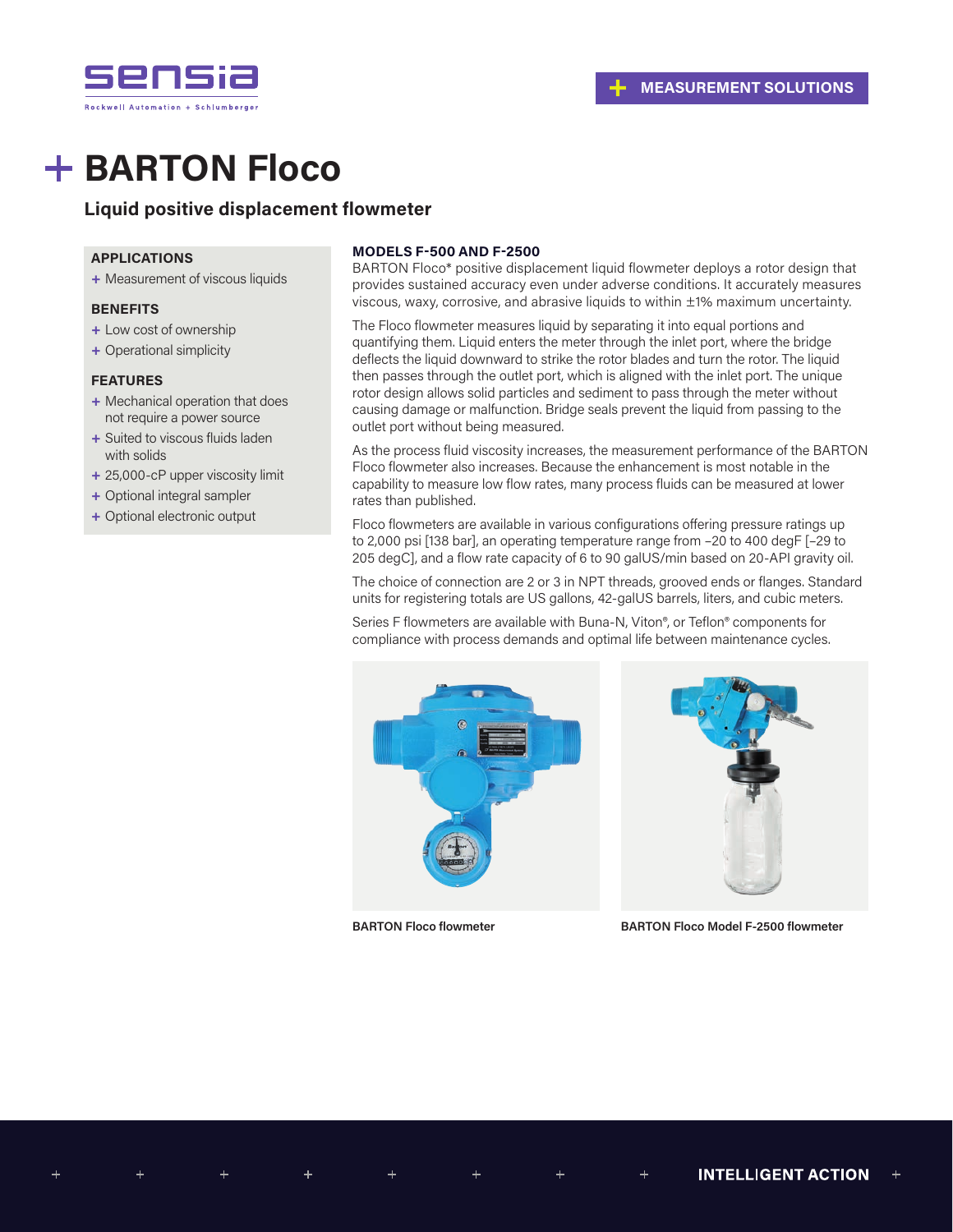| <b>Safe Working Pressure</b> |                               |                   |                                |                       |            |
|------------------------------|-------------------------------|-------------------|--------------------------------|-----------------------|------------|
| Model                        | Number of Bolts per Sideplate | Bolt Diameter, in | <b>Bolt Grade</b>              | Safe Working Pressure |            |
|                              |                               |                   |                                | psi                   | <b>MPa</b> |
| $F-500$                      |                               | 3/8               | Standard (A574 or SAE Grade 8) | 750                   | 5.2        |
|                              |                               | 3/8               | Standard (A574 or SAE Grade 8) | 425                   | 2.9        |
| F-2500                       |                               | 3/8               | Standard (A574 or SAE Grade 8) | 1,500                 | 10.3       |
|                              |                               | 3/8               | NACE (A320 L7M and A193 B7M)   | 860                   | 5.9        |
|                              |                               | 7/16              | Standard (A574)                | 2,000                 | 13.8       |
|                              |                               | 7/16              | <b>NACE (A564)</b>             | 1,500                 | 10.3       |



**BARTON Floco Model F-500 flowmeter.**

## **APPLICATION**

A wide variety of liquids can be metered, including heavy oil (25,000-cSt maximum), asphalt emulsion, brine, Number 6 fuel oil (bunker C), crude oil, kerosene, liquid fertilizers, paraffin, refined oils, and water. The flowmeter does not require the installation of straight-run pipe upstream or downstream of the meter. The meter can be installed in any position, and the register can be rotated in two planes for optimal visibility.

#### **CONSTRUCTION**

The Floco flowmeter consists of four basic parts—body, rotor, sideplates, and register (with gear case assembly and magnetic coupling seal). Almost all spare parts are interchangeable among Series F models.

#### **BODY AND SIDEPLATES**

The meter body is A216 WCB cast steel with a maximum hardness of HRC22. The sideplates are A105 forged steel. The number and type of sideplate bolts determines the safe working pressure of the meter. All meters are compliant with ASME B31.3 requirements. When equipped with NACE bolts, meters are compliant with NACE MR0175/ISO 15156:2009. All meters supplied with flanged end connections utilize slip-on flanges. All flanged connections are welded per ASME Section IX procedures.

#### **LINER AND WEARPLATES**

Body parts subject to mechanical wear or fluid abrasion are designed for economical field replacement. The body liner and side wearplates are constructed of polished 316 stainless steel to assure a low-friction seal with the rotor blades. Wearplates are reversible for extended life.

#### **BRIDGE**

The bridge is available in either Delrin® or 316 stainless steel. Delrin is a plastic material that can withstand chemical attack and temperatures to 180 degF [82 degC]. Alternatively, 316 stainless steel is extremely resistant to abrasive and hightemperature fluids. Bridge seals are constructed of Viton.

#### **BEARINGS**

Bearing selection should be based on the following guidelines:

- **+** Aluminum bronze—General bearing, durable in most applications including crude oil
- **+** Meehanite® metals—Recommended for use with abrasive process fluid, which is often apparent by indications of severe wear on the rotor shaft
- **+** Carbon graphite—Recommended for use where yellow metals are not acceptable or where the process fluid has very low lubricity
- **+** Glass-filled Teflon—Recommended for use where other materials fail because of chemical attack

#### **ROTOR**

The rotor, which is the measuring element of the flowmeter, is constructed of 316 stainless steel and has chrome-plated shaft ends for bearing surfaces. The standard rotor hub is made of nonclad 316 stainless steel for superior corrosion resistance. An optional rotor hub is clad with a Viton or Buna-N elastomer for improved flow at very low flow rates. The spring-loaded blades are made of a stainless-steel substrate with a Buna-N, Viton, or Teflon covering.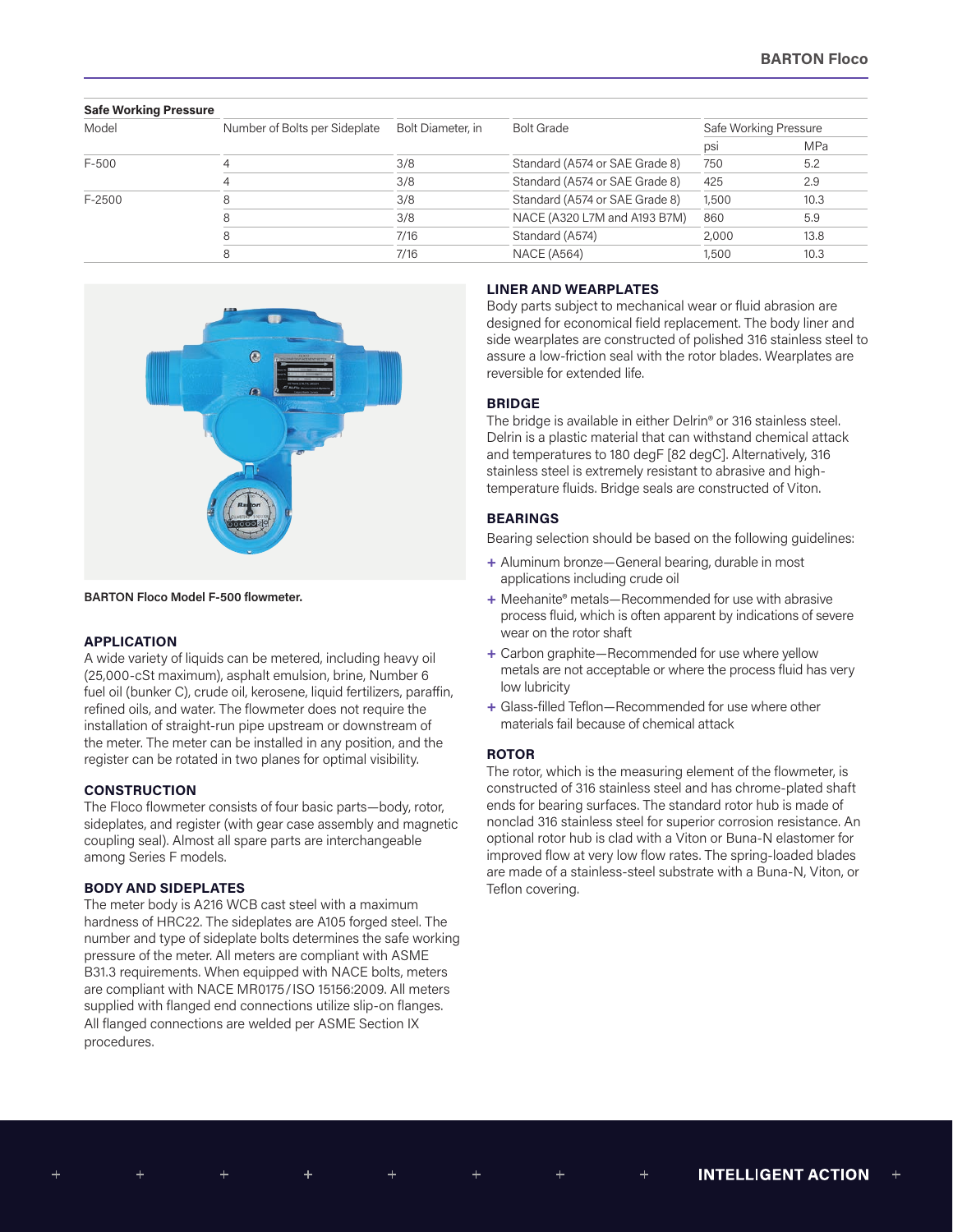## **REGISTERS**

The register and gear case assembly, featuring a 316 stainlesssteel proven-magnetic-coupling design, is sealed from contact with the metered liquid for accurate registration and long life.

All registers display flow totals in seven digits with the resolution indicated in the table below. A standard sweep hand provides 10 times greater resolution than that shown. Reset registers have two displays—one reset and one small-digit nonreset. The displays feature 1/4-in digits for good visibility.

#### **Available Registers**

| Resolution            |
|-----------------------|
| 1 galUS               |
| 10 galUS              |
| $0.1$ bbl             |
| 10 L                  |
| $0.01 \,\mathrm{m}^3$ |
|                       |

## **MAINTENANCE**

BARTON Floco flowmeters can be serviced without being removed from the line and without special tools or training. Removal of the meter sideplate provides easy access to all internal parts. Using the assembly drawing and parts list shipped with each meter, a user can readily identify all parts and assembly procedures.

|                                 | Dimensions, BARTON Floco Flowmeter with Threaded<br>or Victaulic <sup>®</sup> Ends |                |  |                                |  |  |   |      |
|---------------------------------|------------------------------------------------------------------------------------|----------------|--|--------------------------------|--|--|---|------|
| Meter<br>Size <sup>t</sup> , in | A                                                                                  | $\overline{B}$ |  | C D F F                        |  |  | G |      |
| 2                               |                                                                                    |                |  | 10 1/2 3 1/2 1 17/8 4 10 1/2 6 |  |  |   | 53/4 |
| 3                               | 12                                                                                 |                |  | 3 1/2 1 17/8 4 13 1/2 6        |  |  |   | 83/4 |

† Victaulic ends are available only on 2-in meters.





**Internal view**

| <b>Dimensions, BARTON Floco Flowmeter with Flanged Ends</b> |                          |                                                 |          |  |  |
|-------------------------------------------------------------|--------------------------|-------------------------------------------------|----------|--|--|
|                                                             |                          | Face-to-Face, Raised Face, or Ring Joint Meters |          |  |  |
| Meter Size <sup>t</sup> , in                                | 150 or 300 ANSI 600 ANSI |                                                 | 900 ANSI |  |  |

|   | Meter Size', in 190 or 300 ANSI 600 ANSI | <b>YUU AINSI</b> |
|---|------------------------------------------|------------------|
| 2 |                                          | 131/2            |
| 3 |                                          | 131/2            |
|   |                                          |                  |

#### **Specifications, Common Trim Configurations**

| Standard<br>Internals  |                                          | High Temperature                                                         | <b>NACE</b>                                        |
|------------------------|------------------------------------------|--------------------------------------------------------------------------|----------------------------------------------------|
| Maximum<br>temperature | 180 degF<br>$[80 \text{ degC}]$          | 300 degF<br>$[150 \text{ degC}]$<br>(410 degF<br>[210 degC]<br>optional) | 180 degF<br>$[80 \text{ degC}]$                    |
| Bearing                | Aluminum bronze                          | Aluminum bronze                                                          | Carbon<br>graphite                                 |
| Rotor                  | Welded stainless<br>steel/Viton          | Welded stainless<br>steel/Viton                                          | Welded<br>stainless<br>steel/Viton                 |
| <b>Bridge</b>          | Delrin                                   | Stainless steel                                                          | Delrin                                             |
| O-rings                | Buna-N                                   | Viton                                                                    | Viton                                              |
| <b>Bolting</b>         | Standard                                 | Standard                                                                 | L7M                                                |
| <b>Flow Rates</b>      |                                          |                                                                          |                                                    |
| Meter Size, in         | Flow Capacity,<br>qalUS/min <sup>+</sup> | Ideal Flow Rate,<br>galUS/min <sup>#</sup>                               | Pressure<br>Drop at Max.<br>Flow, psi <sup>+</sup> |

3-in male 9 to 90 15 to 60 5 † Based on pale hydraulic oil 0.89 relative density at 60 degF [16 degC], 110 Saybolt seconds universal (SSU) at 100 degF [38 degC] with ±1.0% accuracy. Minimum capacity improves with higher viscosities.

2-in male 6 to 60 10 to 35 12

‡ These flow rates are determined to provide the best accuracy and durability.

 $\pm$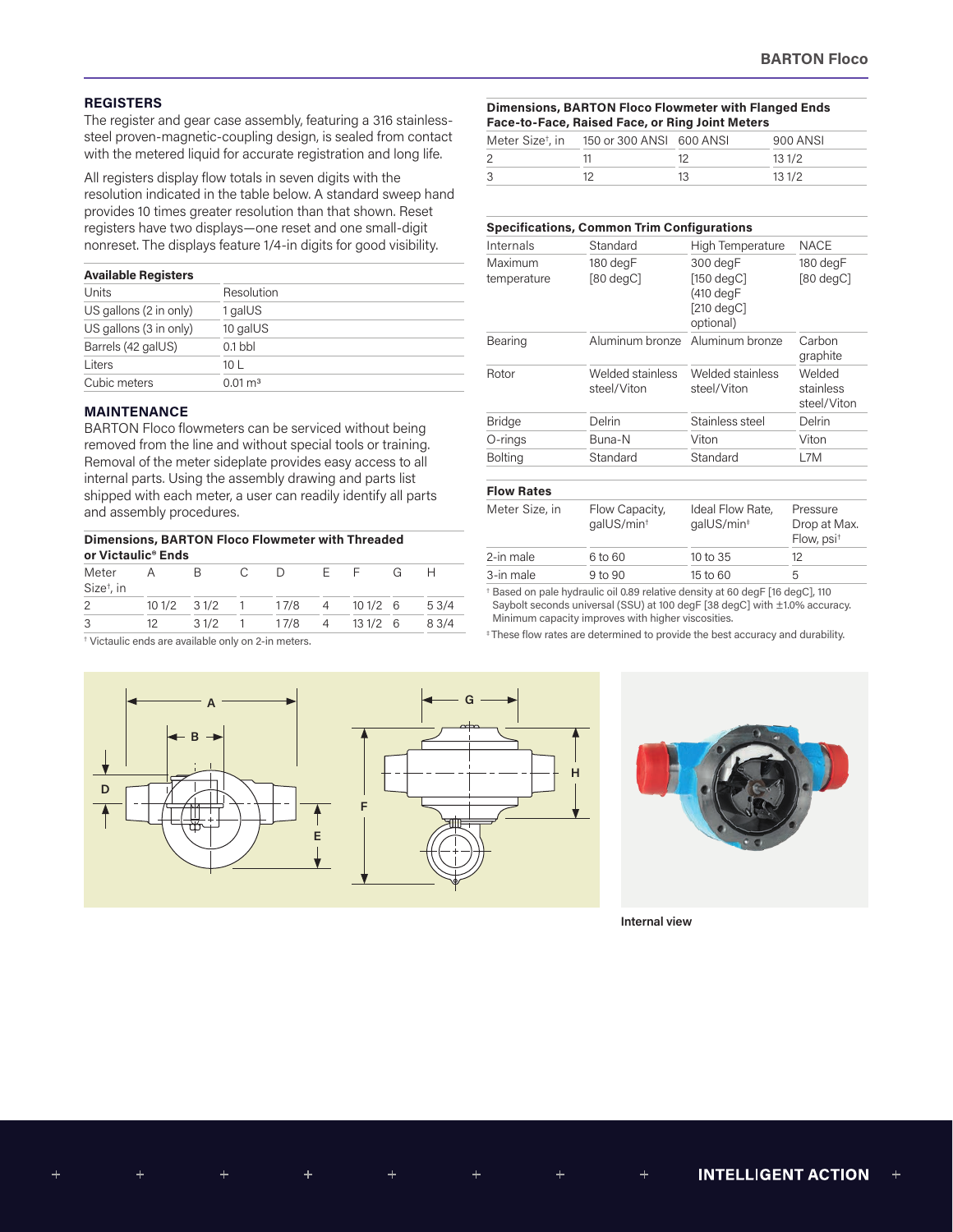## **AUTOMATIC SAMPLERS**

An automatic sampler is an accessory to the BARTON Floco flowmeter to provide proportional-to-flow sampling of fluids as they are metered. The sampler is used to determine the fluid quality, which aids in determining

- **+** ratio of oil and water being produced
- **+** ratio of dissolved gases in heavy oil
- **+** physical and chemical properties of the flowing fluid.

As defined by API and ISO, the proportional-to-flow technique is superior to manual-grab sampling or automatic sampling based on time or event in producing representative results. Proportional-to-flow sampling is achieved by automatically extracting a series of small, consistently sized samples from the flowing stream. The sample size is easily adjusted, and the sample interval can be adjusted by changing a gear within the sampler.

The sampler offers economical installation. It mounts on the side of a BARTON Floco flowmeter and is mechanically driven by a gear train connected to the flow-driven rotor within the meter. The sample is typically stored in a container mounted on the sampler. The container is locally vented; therefore, entrained or dissolved gas and light hydrocarbons with vapor pressures higher than atmospheric pressure will break out of solution and be lost to atmosphere. To avoid exposing personnel to toxic vapors, never use this container for sour fluids.

The BARTON Floco flowmeter sampler is available in two models:

### **FRA Sampler**

The FRA sampler can be attached to a BARTON Floco F-500 flowmeter and is limited to a 500-psi safe working pressure.

### **GLA Sampler**

The GLA sampler is based on the original FRA design but adds a number of advanced features:

- **+** improved weight-activated full bottle shutoff mechanism
- **+** wide-mouth glass receivers (preferred for their transparency, ease of cleaning, and immunity to static electricity charge) or plastic receiver (preferred for their shatter resistance)
- **+** easy adaption to large-capacity remote-mounted receivers, including those used with sour fluids. Sensia CLIF MOCK\* measurement technology receivers are available in capacities up to 5 galUS and include float-operated full-bottle shutoffs. They are available in plastic or stainless steel. The stainless-steel containers include a mechanical level gauge
- **+** adaptability to vertical installation when flow is oriented upwards. Special configurations are available for downward direction flow
- **+** integral manually operated ball valve shutoff to stop operation or to allow removal of the sampler for maintenance without interrupting the meter's operation
- **+** magnetic drive coupling for reduced maintenance
- **+** 1,000 psi standard operating pressure, enabling the sampler's use with F-500 meters up to 750 psi.

Samplers ordered with BARTON Floco flowmeters are preassembled with the meter before shipment. Samplers may also be ordered individually for assembly with an existing meter in the field.



**CLIF MOCK large-capacity receiver technology**



**Model FRA sampler**



**Model GLA sampler**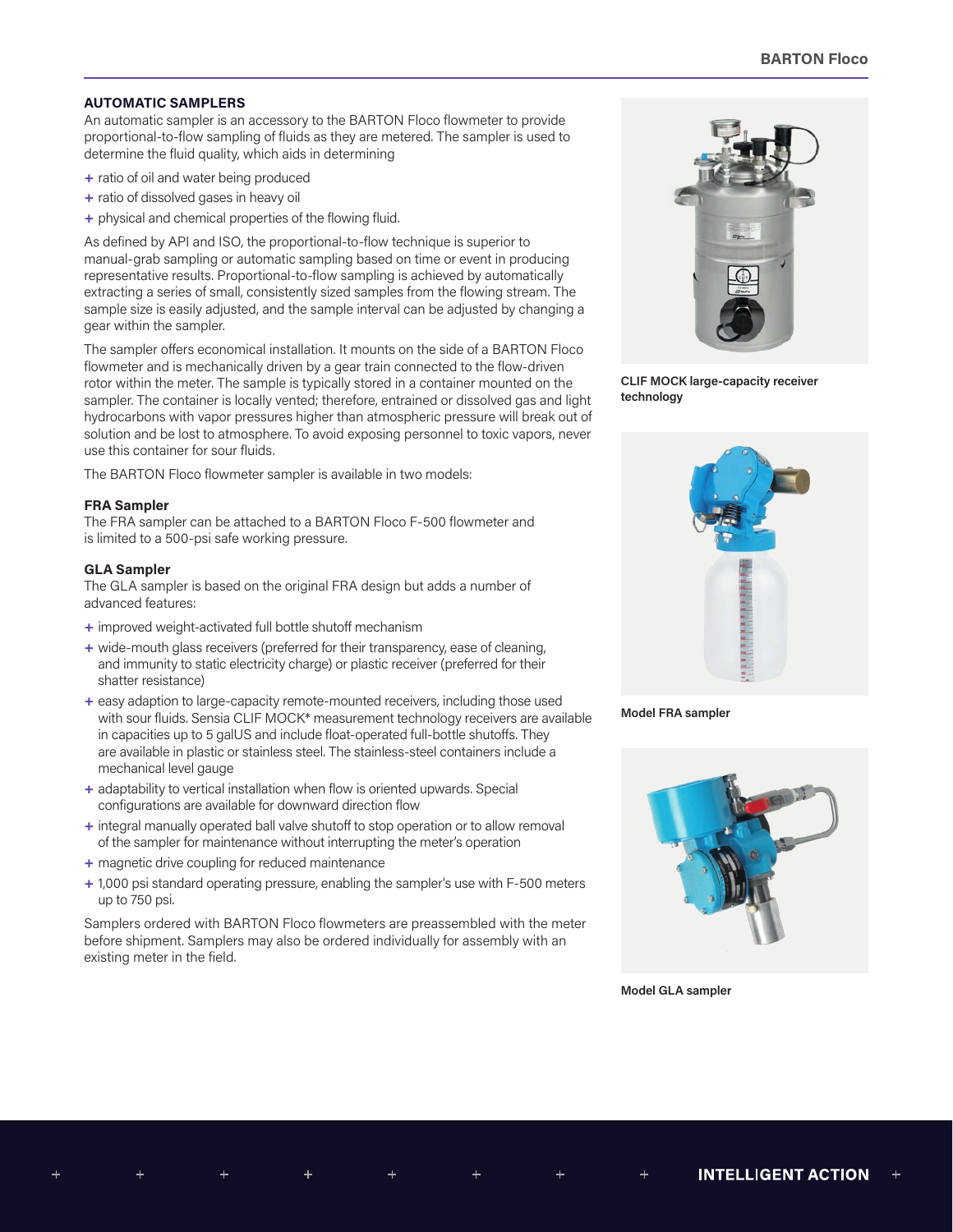



## **AUTOMATIC SAMPLERS**

 $\ddot{}$ 

| <b>Specifications</b>                                                                                                                                            | <b>GLA Sampler</b>                                                                                                    | <b>FRA Sampler</b>                                                                                                    |
|------------------------------------------------------------------------------------------------------------------------------------------------------------------|-----------------------------------------------------------------------------------------------------------------------|-----------------------------------------------------------------------------------------------------------------------|
| Body                                                                                                                                                             | ASTM A48 cast gray iron No. 30<br>(not NACE-listed)                                                                   | ASTM A48 cast gray iron No. 30<br>(not NACE-listed)                                                                   |
| Internals                                                                                                                                                        | Hardened 440 stainless steel and Meehanite<br>(optional: high-performance treatment for<br>abrasive process services) | Hardened 440 stainless steel and Meehanite<br>(optional: high-performance treatment for<br>abrasive process services) |
| Elastomer                                                                                                                                                        | Viton                                                                                                                 | Buna-N and Viton                                                                                                      |
| Drive coupling                                                                                                                                                   | Magnetic                                                                                                              | Mechanical                                                                                                            |
| Integral sample receiver                                                                                                                                         | Wide mouth glass (optional: remote receiver)                                                                          | Narrow-mouth polyethylene plastic                                                                                     |
| Receiver volume with scale and transport lid                                                                                                                     | 1,800 mL                                                                                                              | 1,600 mL                                                                                                              |
| Minimum process gauge pressure                                                                                                                                   | 10 psi                                                                                                                | 10 psi                                                                                                                |
| Maximum process gauge pressure                                                                                                                                   | 1,000 psi                                                                                                             | 500 psi                                                                                                               |
| Maximum process temperature-standard                                                                                                                             | 200 degF [93 degC]                                                                                                    | 200 degF [93 degC]                                                                                                    |
| Maximum process temperature-optional <sup>+</sup>                                                                                                                | 400 degF [205 degC]                                                                                                   | 400 degF [205 degC]                                                                                                   |
| Maximum viscosity (flowing)                                                                                                                                      | 5,000 cP                                                                                                              | 5,000 cP                                                                                                              |
| Dimensions (additional to horizontal pipe centerline<br>when mounted on a BARTON Floco flowmeter;<br>includes clearance to remove bottle), height $\times$ width | 13.75 in $\times$ 5.5 in<br>$[35 \text{ cm} \times 14 \text{ cm}]$                                                    | 16.5 in $\times$ 7.5 in<br>$[42 \text{ cm} \times 19 \text{ cm}]$                                                     |
| Vertical pipe (optional)                                                                                                                                         | Upward or downward flow                                                                                               | Downward flow                                                                                                         |
| Sample volume                                                                                                                                                    | 0.6 to 5.7 $cm3$                                                                                                      | 0.6 to 5.7 $cm3$                                                                                                      |
| Sample rate <sup>#</sup>                                                                                                                                         |                                                                                                                       |                                                                                                                       |
| Gear ratio 80:1                                                                                                                                                  | 34.6 samples per m <sup>3</sup>                                                                                       | 34.6 samples per m <sup>3</sup>                                                                                       |
| Gear ratio 40:1 (optional)                                                                                                                                       | 69.2 samples per m <sup>3</sup>                                                                                       | 69.2 samples per m <sup>3</sup>                                                                                       |
| Gear ratio 20:1 (optional)                                                                                                                                       | 138.4 samples per m <sup>3</sup>                                                                                      | 138.4 samples per m <sup>3</sup>                                                                                      |

† Temperature rating does not preclude the effects of process water flashing to steam and the suitability of the receiver for resistance to thermal shock or melting. ‡ Reduce sample rate by half when used with a 3-in BARTON Floco flowmeter.

INTELLIGENT ACTION +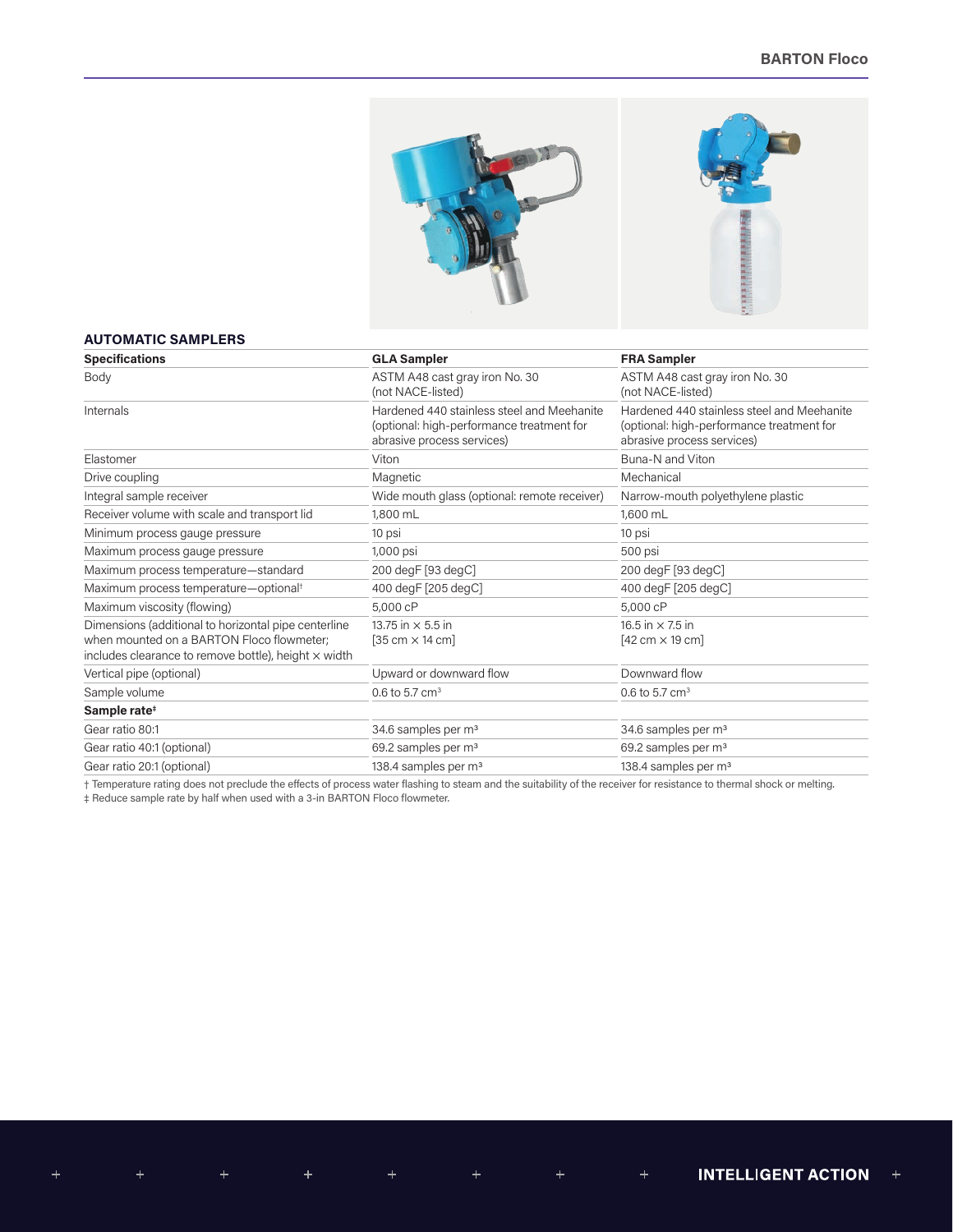## **FLOWMETER PULSE TRANSMITTERS**

A flowmeter pulse transmitter (FPT) adds a frequency output to a Floco flowmeter. It is ideally suited for retrofitting in situ meters to provide the necessary electronic output associated with an automation or SCADA project. The transmitter consists of a gear-like target that is driven by the flowmeter and mounted within the magnetic field of a standard turbine flowmeter pickup coil. As the teeth of the gear pass under the pickup coil, an electronic pulse is generated in the same way the movement of the rotor blades of a turbine meter generates a pulse. The FPT can generate up to 126 pulses per galUS on a 2-in flowmeter.

The FPT can be installed easily and quickly without removing the meter from service. The transmitter mounts directly to the meter body and can be ordered for use with or without a mechanical register.

Optional NUFLO\* measurement technology electronics are available to meet desired output signal requirements. As an option, Cameron offers the Model 1334 with an economical powered coil for applications requiring a high-amplitude 2-V to 24-V square wave signal. Electrical certifications for this model are different than those for the standard model.

While the standard FPT is suitable for 250 degF [121 degC], optional temperature ratings up to 450 degF [232 degC] are available. Explosion-proof models feature a 1/2-in female national pipe thread (NPT) electrical connection, while the intrinsically safe model has 1-in male NPT hub.

#### **APPROVAL CLASSIFICATION OPTIONS**

- **+** ATEX, explosion-proof, Exd IIc, T4, –40 to 212 degF [–40 to 100 degC]
- **+** CSA, explosion-proof, Class I, Groups B, C, D; Class II, Groups E, F, G; Class III; Enclosure 4 (US and Canadian electrical code)
- **+** CSA, intrinsically safe, Class I, Groups A, B, C, D; Class II, Groups E, F, G; Class III; Enclosure 4 (with approved barrier)
- **+** CSA, intrinsically safe, Class I, Groups A, B, C, D; Class II, Groups E, F, G; Class III; Enclosure 4 (without barriers when connected to a NUFLO MC-II\* flow totalizer) CSA division 2, with MC-III weatherproof, general purpose with other devices.



**Model 1334 pulse transmitter with optional junction box**



**NUFLO MC-III WP flow totallizer**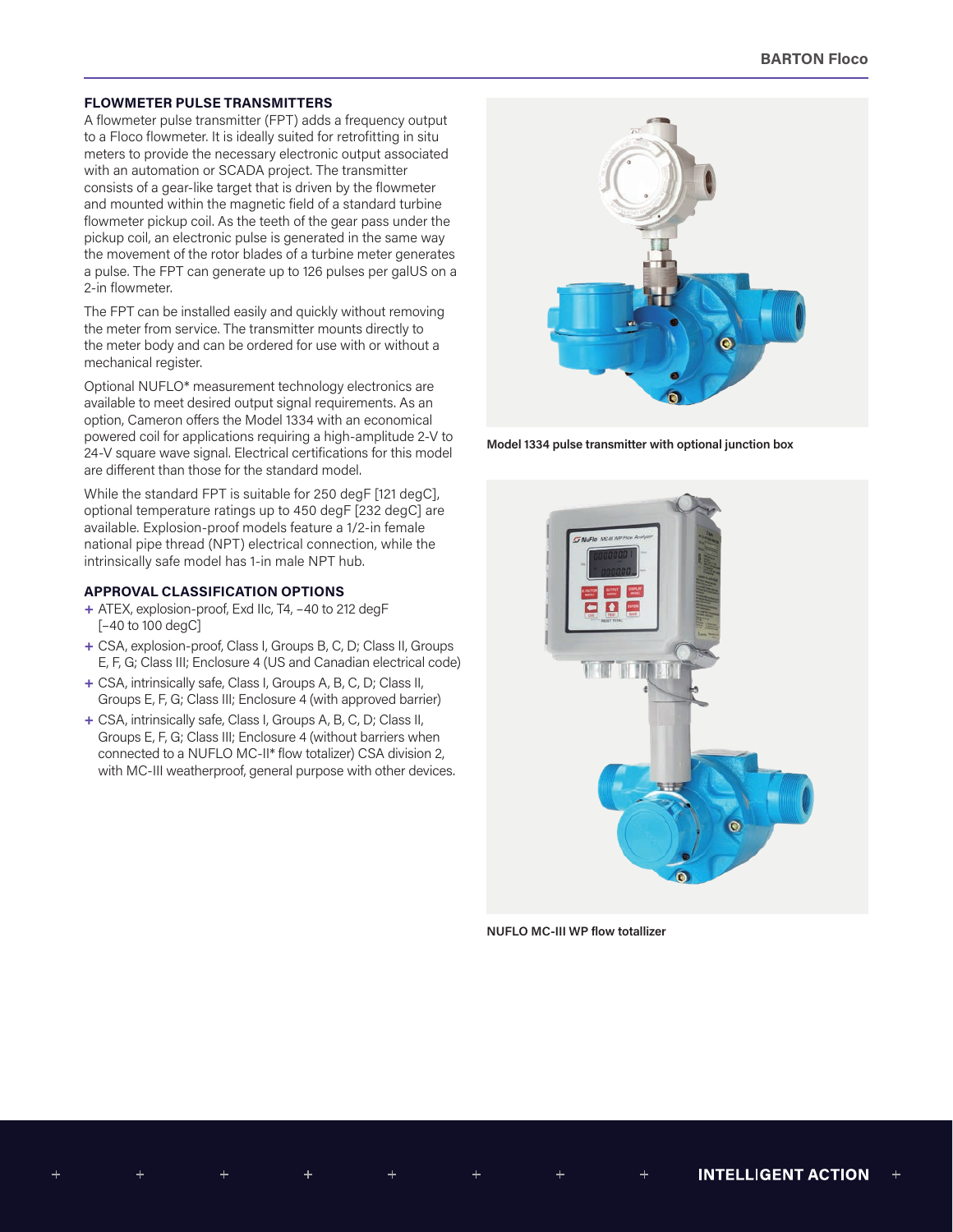## **OUTPUT SPECIFICATIONS**

| Output form                                                                                  | <b>Required accessory</b>                                       |  |  |
|----------------------------------------------------------------------------------------------|-----------------------------------------------------------------|--|--|
| Low-amplitude pulse                                                                          | Model 1334 standard                                             |  |  |
| Amplified pulse                                                                              | Model 1334 option (powered coil)                                |  |  |
| LCD total and rate, 4-20 mA, amplified pulse,<br>$Modbus^{\circ}$                            | Model 1334 standard plus MC-III* Flow Analyzer                  |  |  |
| LCD total and rate, amplified pulse, datalogging,<br>Modbus, 4-20 mA or FOUNDATION® fieldbus | Model 1334 standard plus Scanner 2000<br>microEFM flow computer |  |  |

Like the Model 1334 transmitter, the Model 308 transmits a discrete electrical pulse to represent that a specific amount of liquid has transferred through the BARTON Floco meter. The rate of pulse transmission can be interpreted to determine the flow rate while counting the pulses representing the flow total. With the Model 308, each pulse is exactly divisible by a factor of ten to allow either very simple or sophisticated remote devices to scale the pulses into preferred units of measure.

Optional pulse rates from 1 to 1,000 pulses per barrel or 1 to 100 pulses per gallon may be used to operate electric counters, batching counters, or combined with preset electrical counters to control pumps, motors, valves, or solenoid-actuated equipment.

A glass-encapsulated dry reed switch is actuated by the magnetic field of a gear-driven magnet. Although the Model 308 transmitter is not explosion-proof or agency-certified for hazardous areas, the reed switch is hermetically sealed for use in hazardous locations as allowed by local electrical code.

The wafer-type cast aluminum case of the Model 308 mounts on a Floco meter just beneath the register. The pulse transmitter is easily retrofit to existing meters in the field without recalibrating the meter. The Model 308 Pulse Transmitter incorporates an integral weatherproof junction box with a three position terminal strip that is easily replaced in the field.

| <b>Register Type</b>          | <b>Pulses per Unit of Volume</b>            |                                       |                                              |  |  |  |
|-------------------------------|---------------------------------------------|---------------------------------------|----------------------------------------------|--|--|--|
|                               | 10:1 gear ratio<br>[Part no. 9A-0308-0004A] |                                       | 100:1 gear ratio<br>[Part no. 9A-0308-0006A] |  |  |  |
| Gallons                       | 10                                          |                                       | 100                                          |  |  |  |
| <b>Barrels</b>                | 100                                         |                                       | 1,000                                        |  |  |  |
| Liters                        | 1                                           |                                       | 10                                           |  |  |  |
| Cubic meters                  | 1,000                                       |                                       | 10,000                                       |  |  |  |
| <b>General Specifications</b> |                                             |                                       |                                              |  |  |  |
| Dimensions                    | Length                                      | $4.5$ in                              |                                              |  |  |  |
|                               | Width                                       | 3.75 in                               |                                              |  |  |  |
|                               | Height                                      | $2.0$ in                              |                                              |  |  |  |
| Weight                        |                                             | $1.5$ lbm                             |                                              |  |  |  |
| Temperature rating            |                                             | $-25$ to 160 degF [ $-32$ to 71 degC] |                                              |  |  |  |
| Conduit connection            |                                             | 1/2-in NPT                            |                                              |  |  |  |
| Contact rating                |                                             | 12 VA AC                              |                                              |  |  |  |
|                               |                                             | 10 W DC resistive                     |                                              |  |  |  |
|                               |                                             | 1/2 A or 250 V max.                   |                                              |  |  |  |
| Contact resistance            |                                             | 10-60 mohm plus                       |                                              |  |  |  |
|                               |                                             | 40-mohm lead resistance               |                                              |  |  |  |



**Model 308 pulse transmitter**

 $^{+}$ 

 $\pm$ 

 $\pm$ 

 $\boldsymbol{+}$